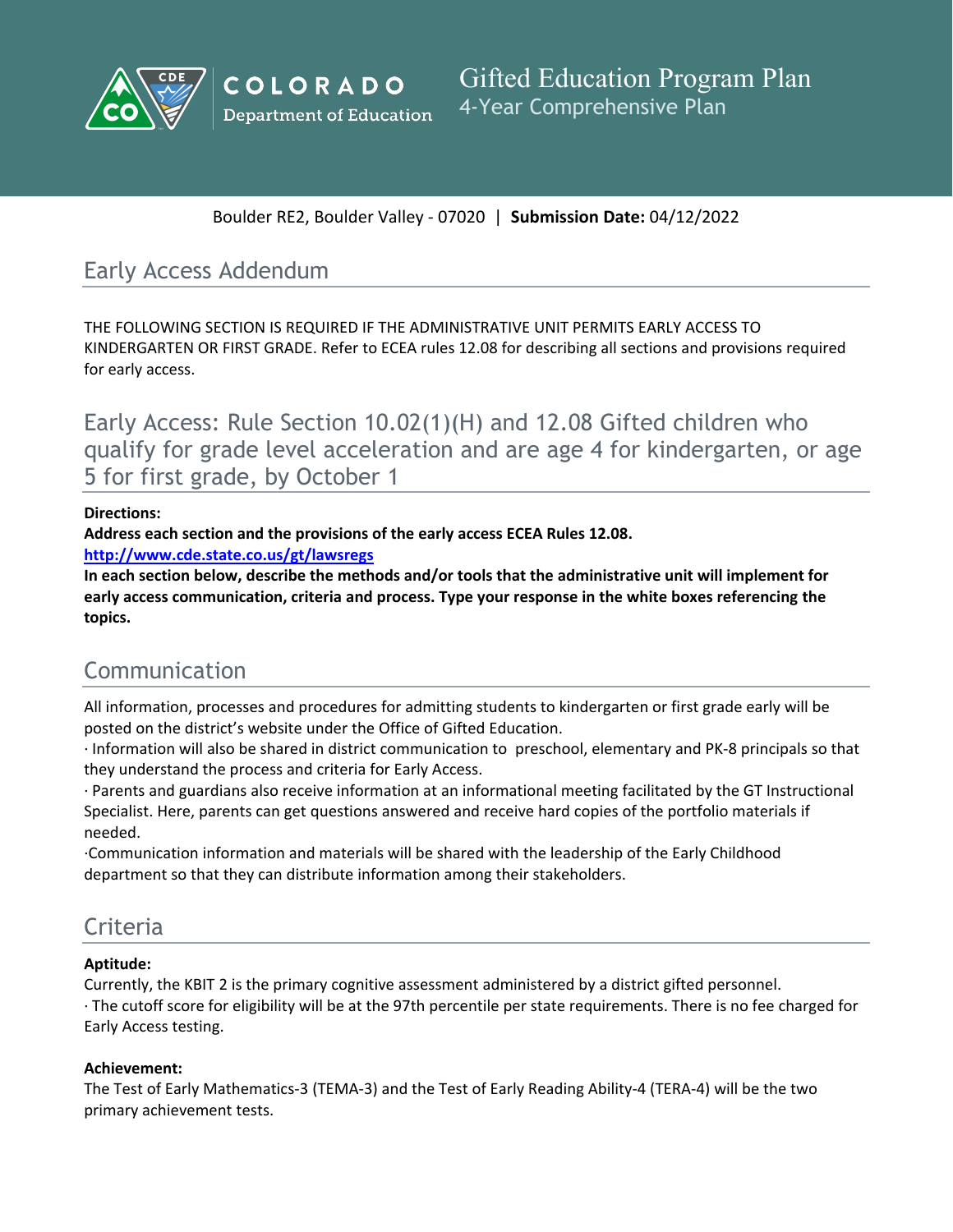

· The cutoff scores for eligibility in these areas must be in the 97th percentile in both of the two named achievement tests.

#### **Performance:**

The Early Access portfolio that is submitted will include the Gifted Rating Scale-P (GRS-P) that is to be completed by both the parent and a current teacher (if applicable).

· If the child is not in a school setting, a GRS-P must be completed by an adult who is familiar with the child (for example, a music teacher, athletic coach, or other stakeholder).

· In addition, parents will be asked to provide four examples from any of the following: number sense/higher level math skills, writing ability, and / or creativity (drawing and 3-D design).

#### **Readiness, social behavior and motivation:**

The Gifted Rating Scale-P (GRS-P) is also used to assess readiness, motivation and social behavior. It is completed and submitted by both the parent and current teacher.

· Additionally, observations of the child will be made during testing to assess the child's fine motor skills, their ability to sit for extended periods of time and to listen and follow directions.

#### **Support system:**

The GT District personnel will work with each receiving building level team, including the principal (or appointee) and the GTA (GT Advisor) and the classroom teacher, other personnel as determined by need and the parents/guardians to create the initial ALP.

· The ALP will be created by September 30th to be verified in the formal October Enrollment Count and will contain an initial profile of the student's strengths and need to inform and guide instruction and programming. The ALP will also indicate that the child was identified through the Early Access process. ·

## Process

## **Timelines:**

All portfolio applications will be due April 1st, except when that date is a holiday or weekend. In those cases, portfolios will be due the first school day after April 1st. All final notifications will take place within 30 days of the portfolio due date.

· For families who move into the district after April 1st, portfolios will be accepted until August 4th with all screening and testing to be completed by August 15th.

· All portfolios require parents/guardians to sign the portfolio to indicate that they understand the process and give consent for screening and assessment.

· All portfolios also require that parents/guardians complete the district Home Language Survey and provide a copy of the child's birth certificate or other official identification.

## **Personnel:**

All portfolio applications will be collected and reviewed by the staff of the Office of Gifted Education. Then, the district GT coordinator (Gifted endorsed, Ed.D), will guide the Early Access committee through the assessment and decision process. Assessments will be administered by qualified personnel. · The Early Access committee includes, but is not limited to, the following personnel:

- 1. Elementary math teachers
- 2. Elementary literacy teachers
- 3. Gifted and Talented Advisor